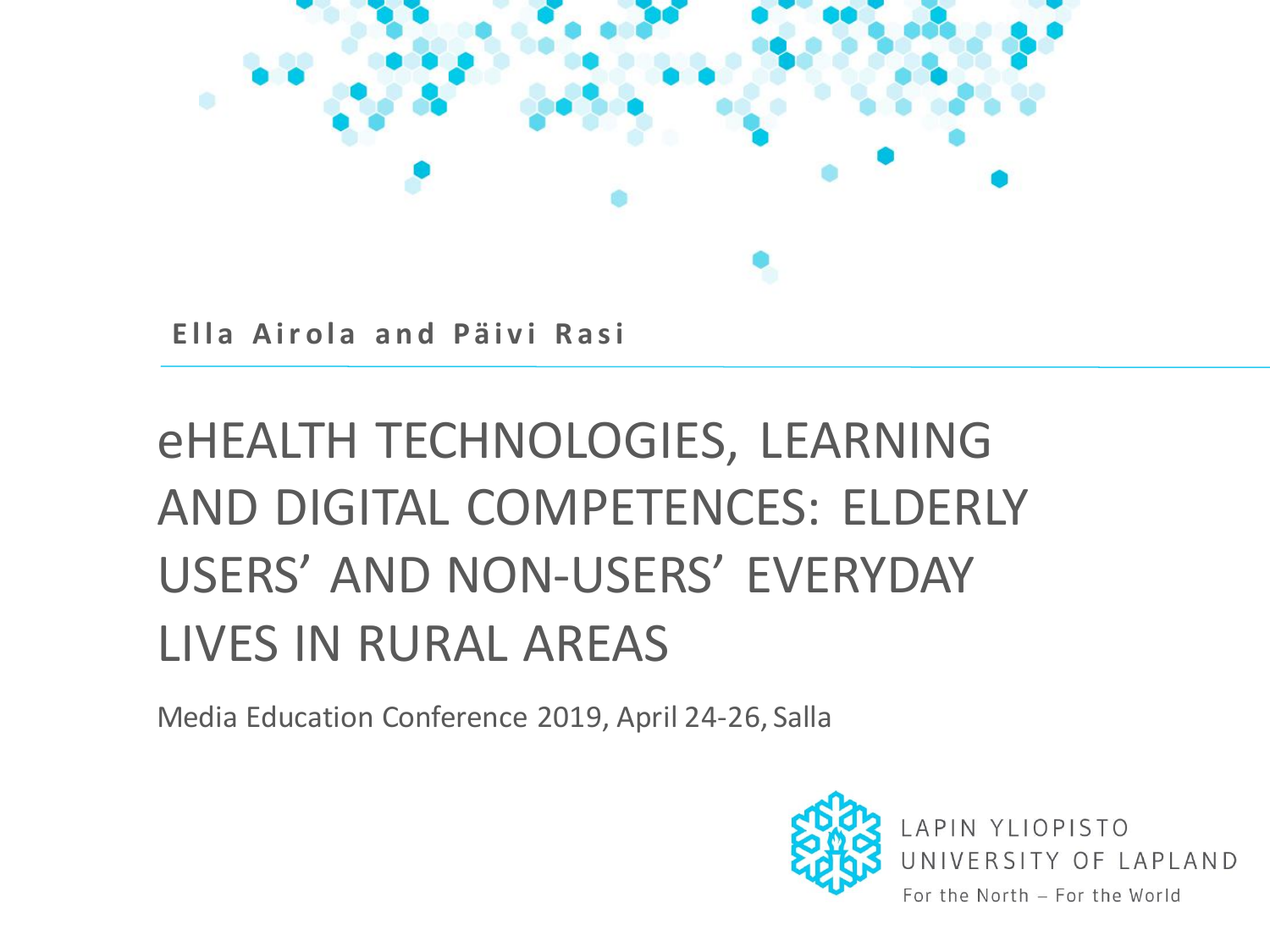

#### HARVEST - eHealth and Ageing in Rural Areas: Transforming Everyday Life, Digital Competences and Technology

- Aim is to understand the impact of ICTs in the everyday life of older people in rural area and the relationship between technology and the digital competences in relation to older people's use of eHealth in three counties
- Coordinated by the Umeå University, project partners the University of Lapland and the Catholic University of Milan
- Nationally funded by the Academy of Finland (2018-2021), as part of the European Commision's JPI MYBL call: The Joint Programming Initiative (JPI) "More Years, Better Lives – The Potential and Challenges of Demographic Change"



Photo: Marko Junttila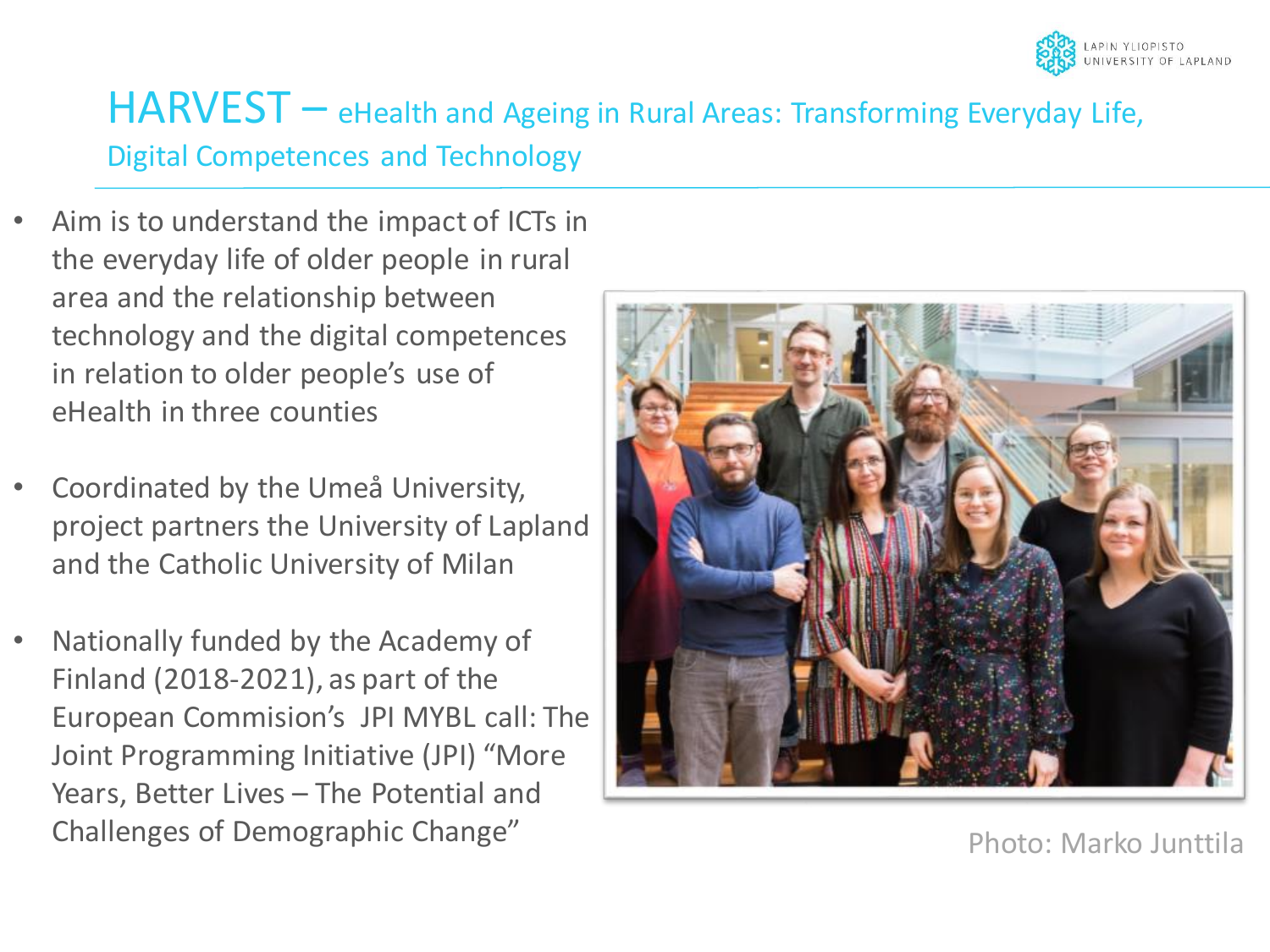# **Background**

- The demographic transition brings challenges concerning old age people and increased demand of health care services (UN, 2017)
- Living in rural area makes access to health care services more complicated (Malatzky & Bourke, 2016)
- **eHealth offers a possibility to cope with these societal challenges** (Koch, 2006; Pols, 2012; Kilpeläinen & Seppänen, 2014)
- Digital competences (Vuorikari et al., 2016, the European Commission's in-house science service)
- **Finnish care policy: "living at home as long as possible"** (Ministry of Social Affairs and Health and the Association of Finnish Local and Regional Authorities 2015)
- The real impact and cosequenses of eHealth, especially in relation to old age usersin rural areas, needsto be further explored
- Key theoretical consepts:
	- Distributed digital competences(Rasi & Kilpeläinen, 2015)
	- Everyday life
	- Domestication of technology

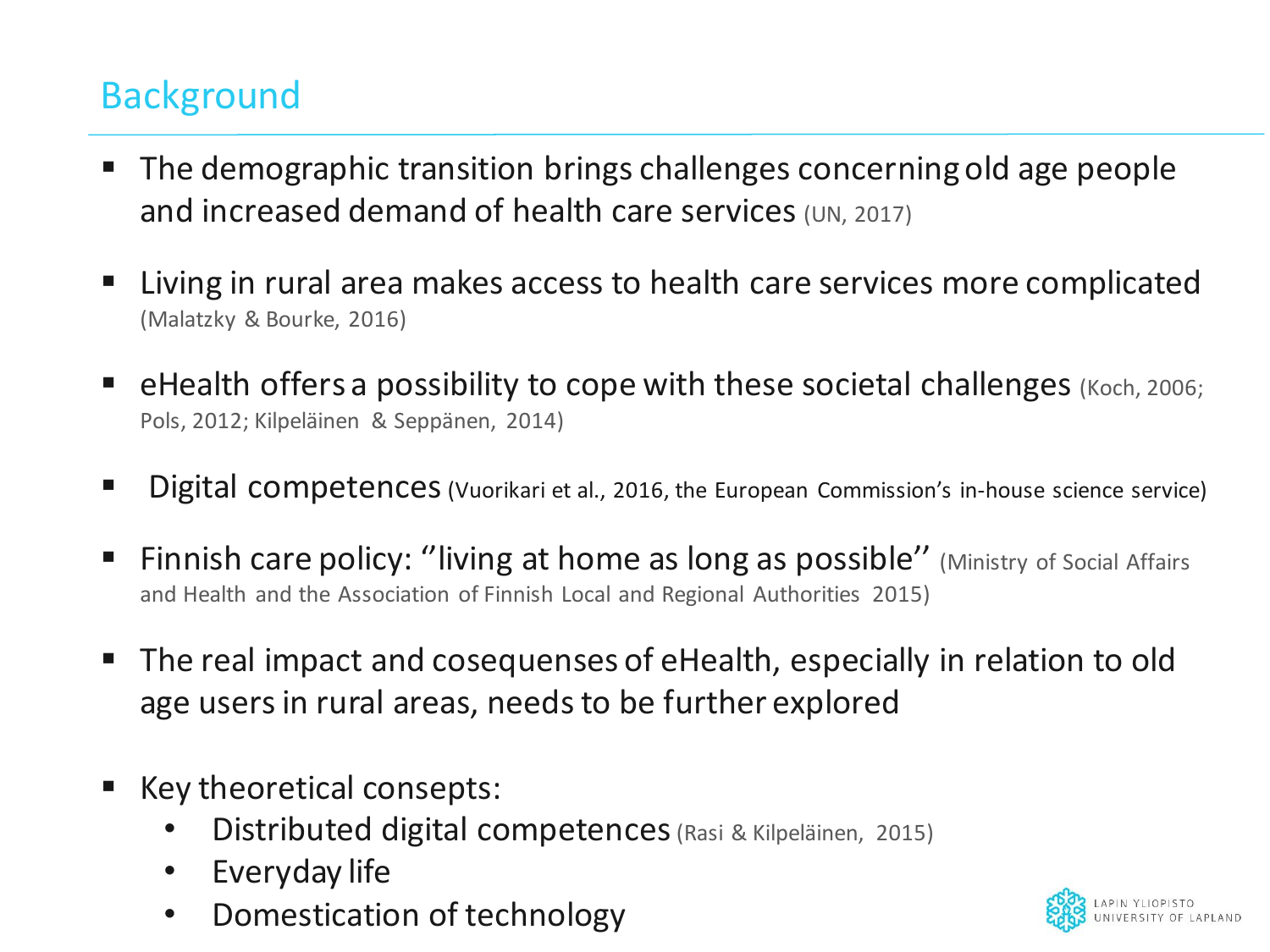#### Phone/video conferencing service for social connectedness Airola, Rasi & Outila

#### **Service**

- to alleviate social isolation and loneliness
- volunteer calls the remote client once a week

## **Previous research**

- Social isolation and loneliness are a growing threat for the physical and emotional health of older people (Chipps, Jarvis & Ramlall, 2017; Alpert, 2017; Chen & Schulz, 2016; Petersen et al., 2016; Hagan et al., 2014)
- ICT use was consistently found to affect social support, social connectedness, and social isolation in general positively (Chen and Schulz, 2016)
- Older people's barriers to use internet: perceive no need or benefit, lack the interest or motivation, have a negative attitude toward the Internet… (see Rasi 2018)



Photo: "Virtu" service point

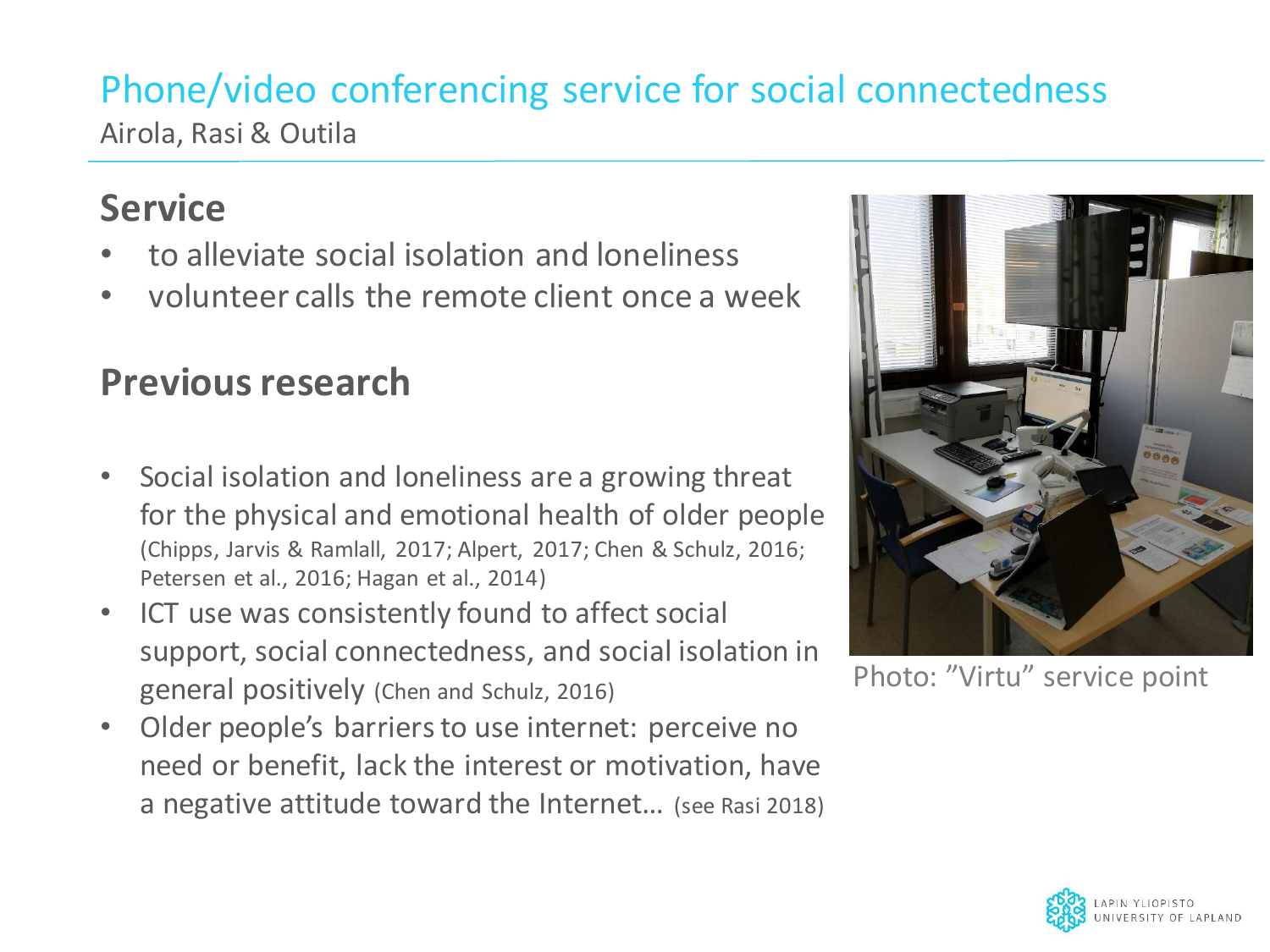#### **Research questions**

- What kind of digital competences the use of the services requires?
- How do older people (non)use, reject, learn or not learn to use the video conferencing service in their everyday life?
- What kind of meanings are assigned to the video conferencing service for social connectedness and well-being?

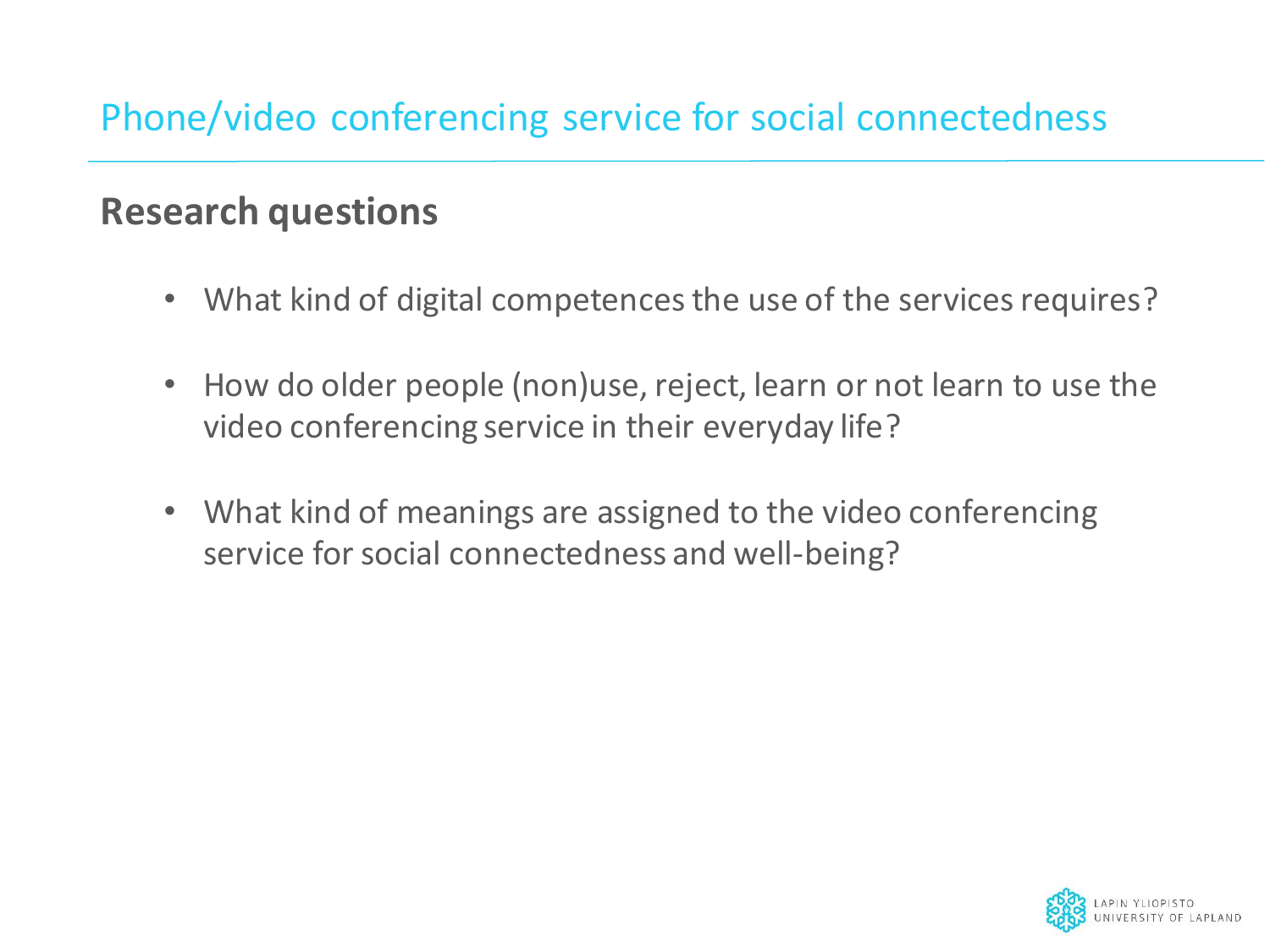

#### **Methodology**

- Semi structured interviews (duration 00:43-01:10)
	- 1 voluntary service worker
	- 2 volunteers
	- 2 clients (two times each), 88 and 89 years old (Project: A well-functioning home care to Lapland - Diverse forms of support to living at home, 2016-2018)
- Analysis
	- Qualitative thematic analysis
	- NVivo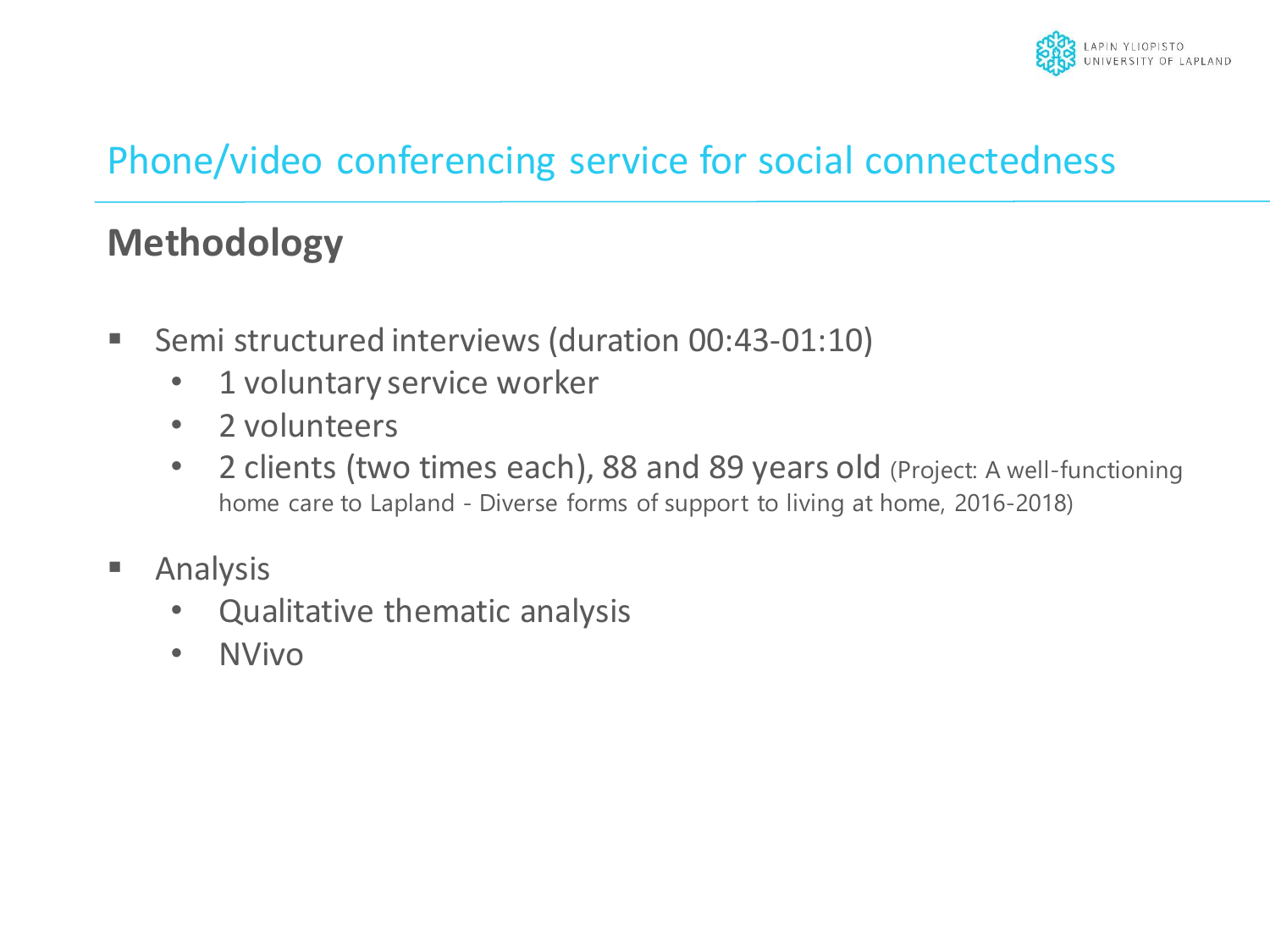

#### **Tentative results**

What kind of meanings are assigned to the video conferencing service for social connectedness and well-being?

- Some one listens and cares
- Makes a good feeling
- Way to avoid vacuity
- Distance is not a problem

What kind of digital competences the use of the services requires?

- Technical skills
- Problem-solving skills
- Knowledge where to ask help
- Right attitude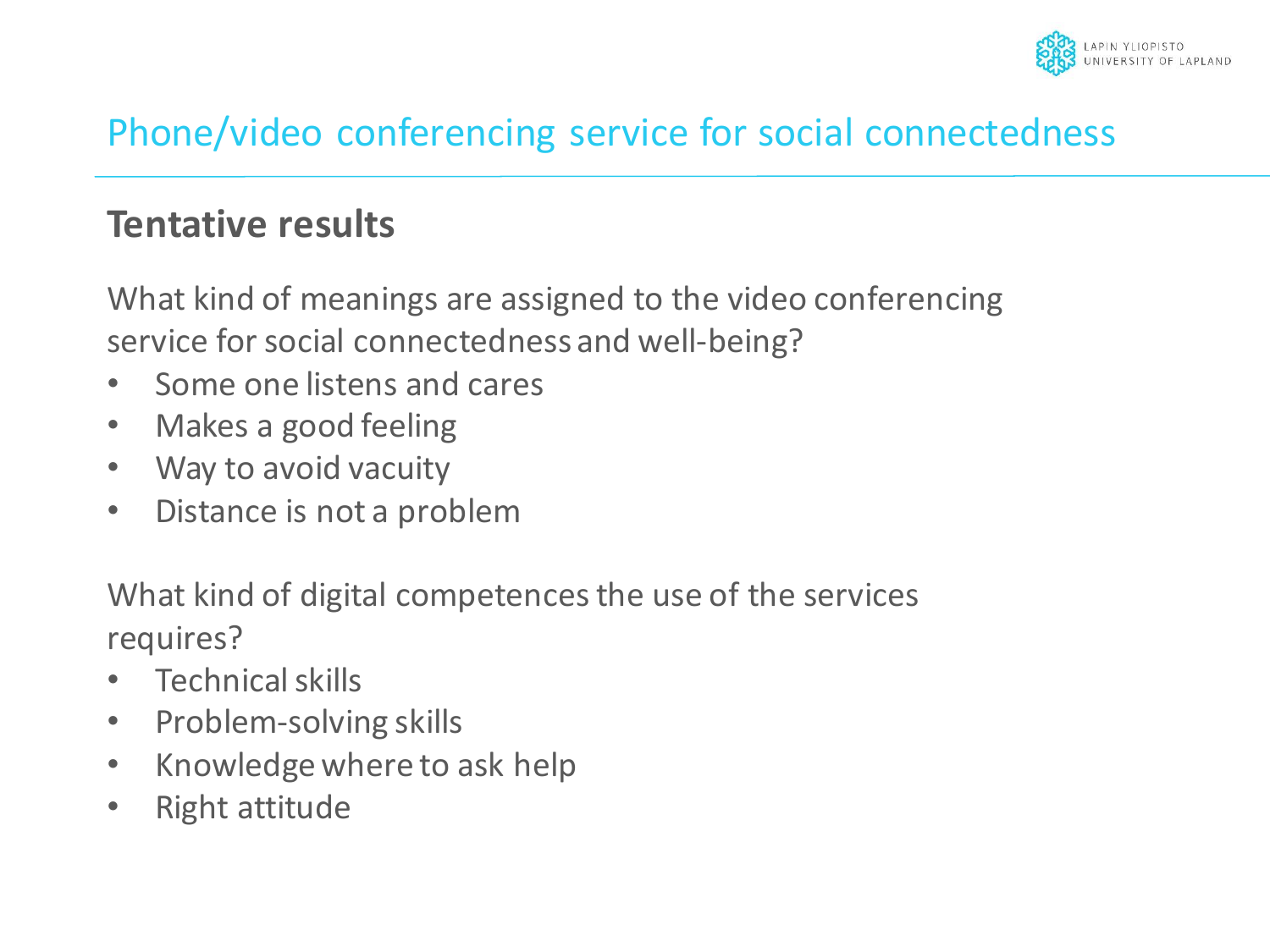

#### **Tentative results**

How do older people (non)use, reject, learn or not learn to use the video conferencing service in their everyday life?

- Barriers to use and learning
	- Problems with the technology
	- Need for face-to-face contact
	- Cognitive or physical difficulties
	- Attitude
- Supports use and learning
	- Change to see and talk to someone
	- Technology is easy to use
	- Attitude, willingness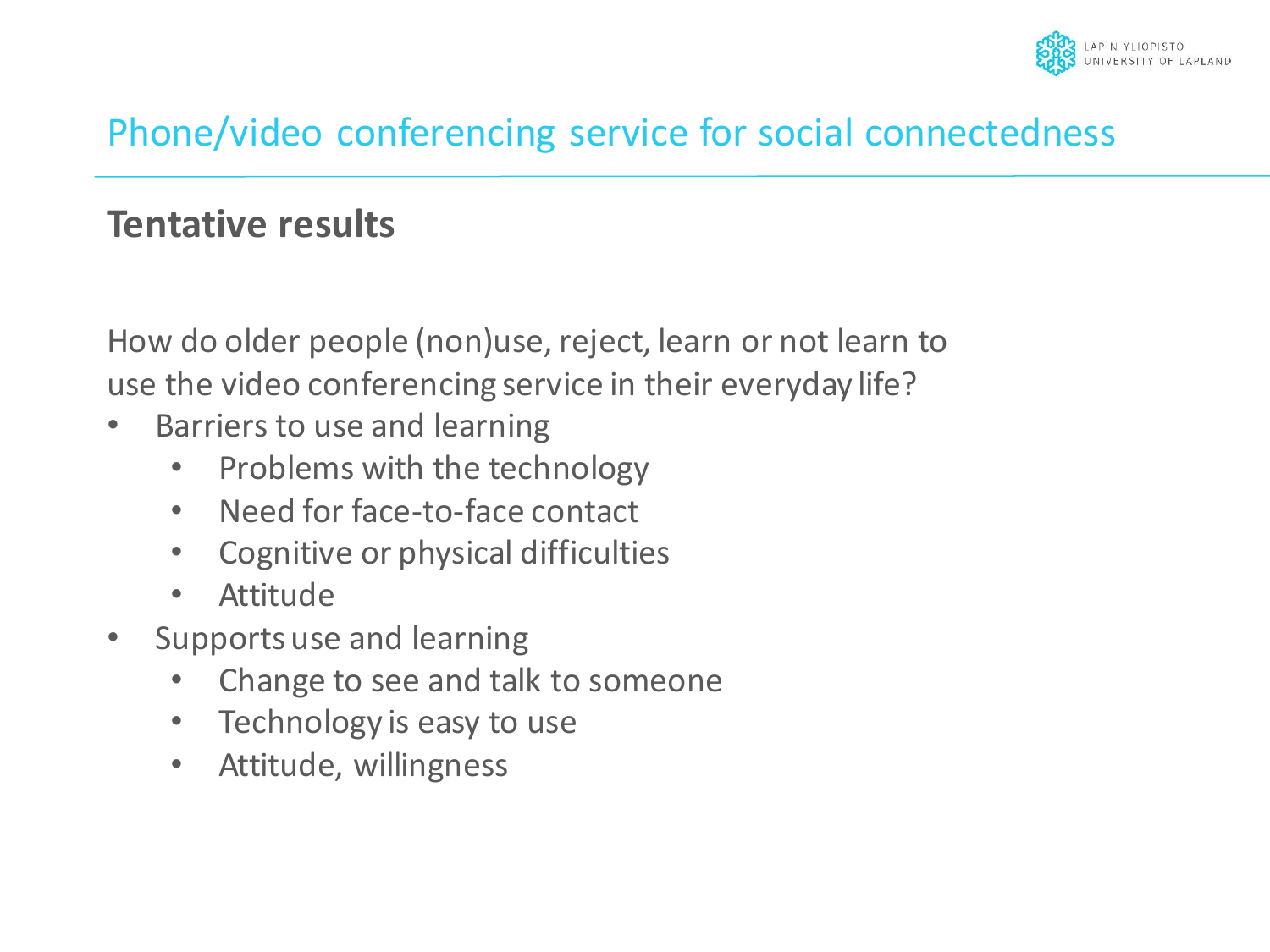# Medicine dispensing robots in home care services

Airola & Rasi

## **Service**

- Grow users feeling of independence
- Timing of medication
- Free nureses time

## **Previous research**



- Home-based consumer health technologies support independent living of older adults and ageing in place and don't interfere their ability to get around or leave home (Reeder et al., 2013)
- In a systematic review of older people, assistive technologies, and the barriers to adoption, the top barriers for adoption were concern of privacy, trust and funcionality (Ysif et al., 2016)
- In previous survey older users were willing to use a medication delivery unit in the future after using it for 12 months. Not any barriers which would prevent to complete the task successfully was found (Reeder, Demiris & Marek, 2013)

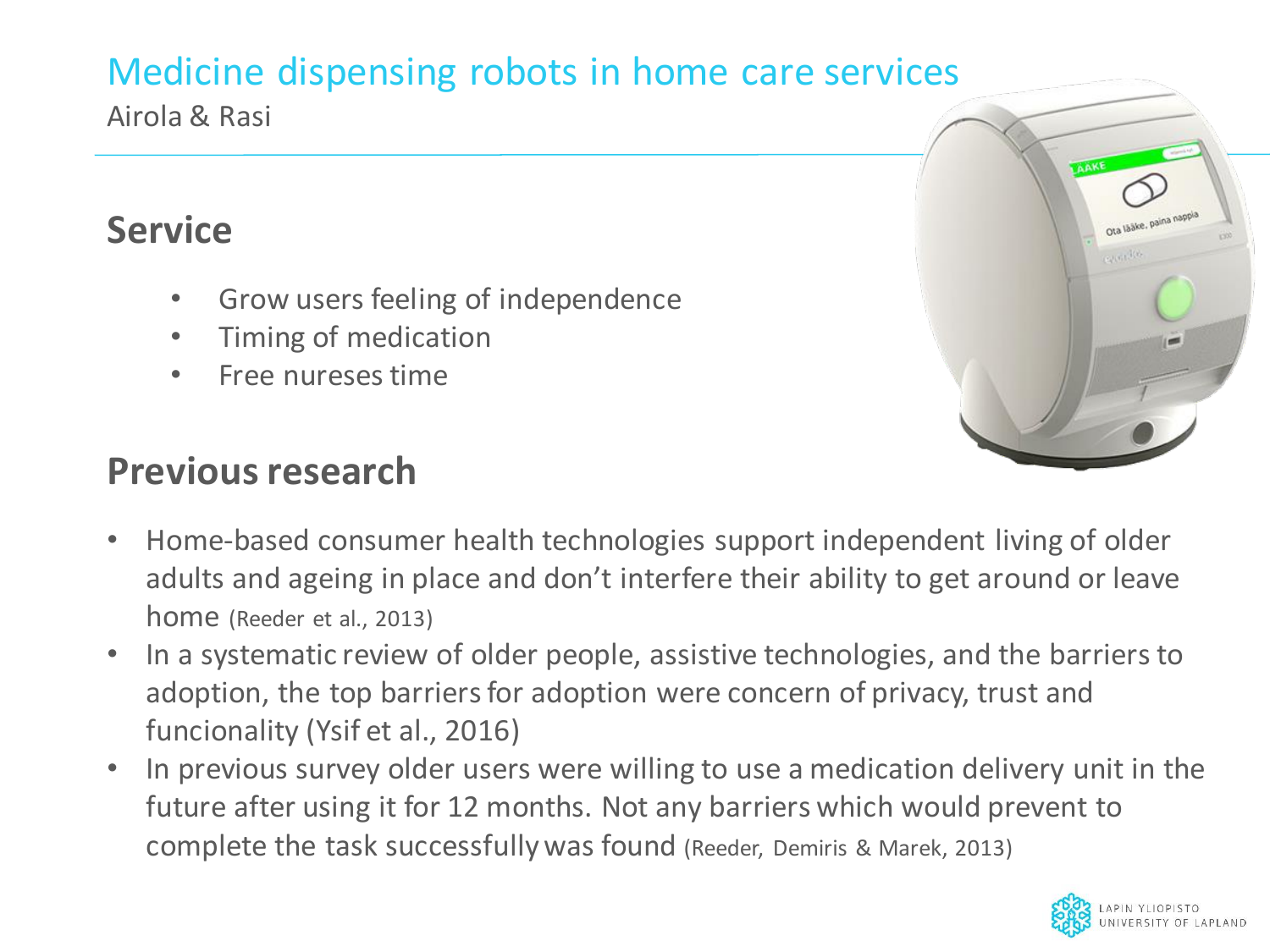

#### Medicine dispensing robots in home care services

#### **Research questions**

- What kind of digital competences the use of the robot requires?
- How do older people (non)use, reject, learn or not learn to use the robot in their everyday life?
- What kind of meanings are assigned to the robot?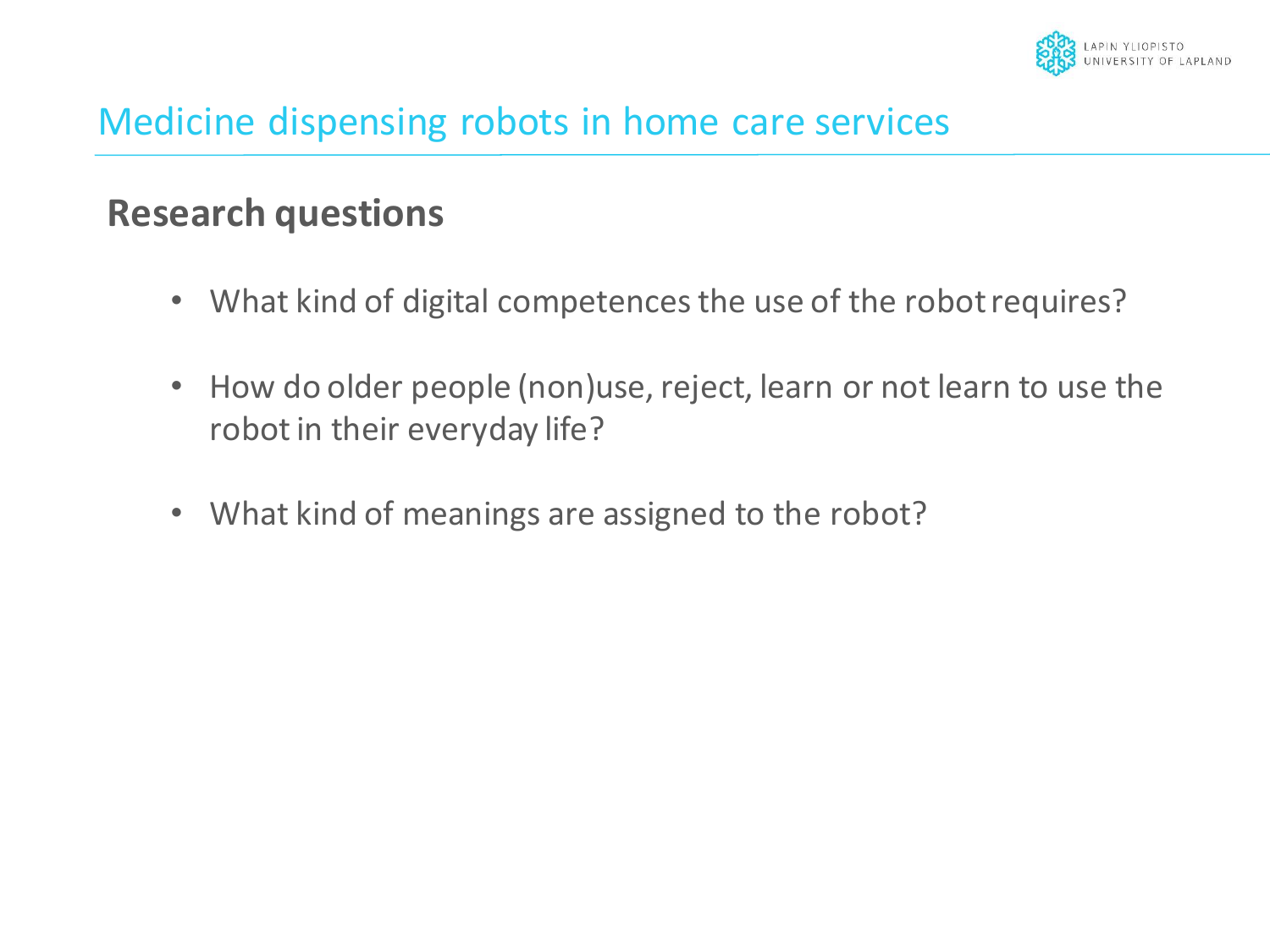

# Medicine dispensing robots in home care services Ella Airola & Päivi Rasi

## **Methodology**

- Ethnography
	- Semi-structured interviews: 2 professionals, 6 clients (two times each)
	- Diaries of clients
	- Observation at client's home
	- Photos of the medicine dispensing robots at clients' homes
- Analysis
	- Qualitative thematic analysis
	- Photo analysis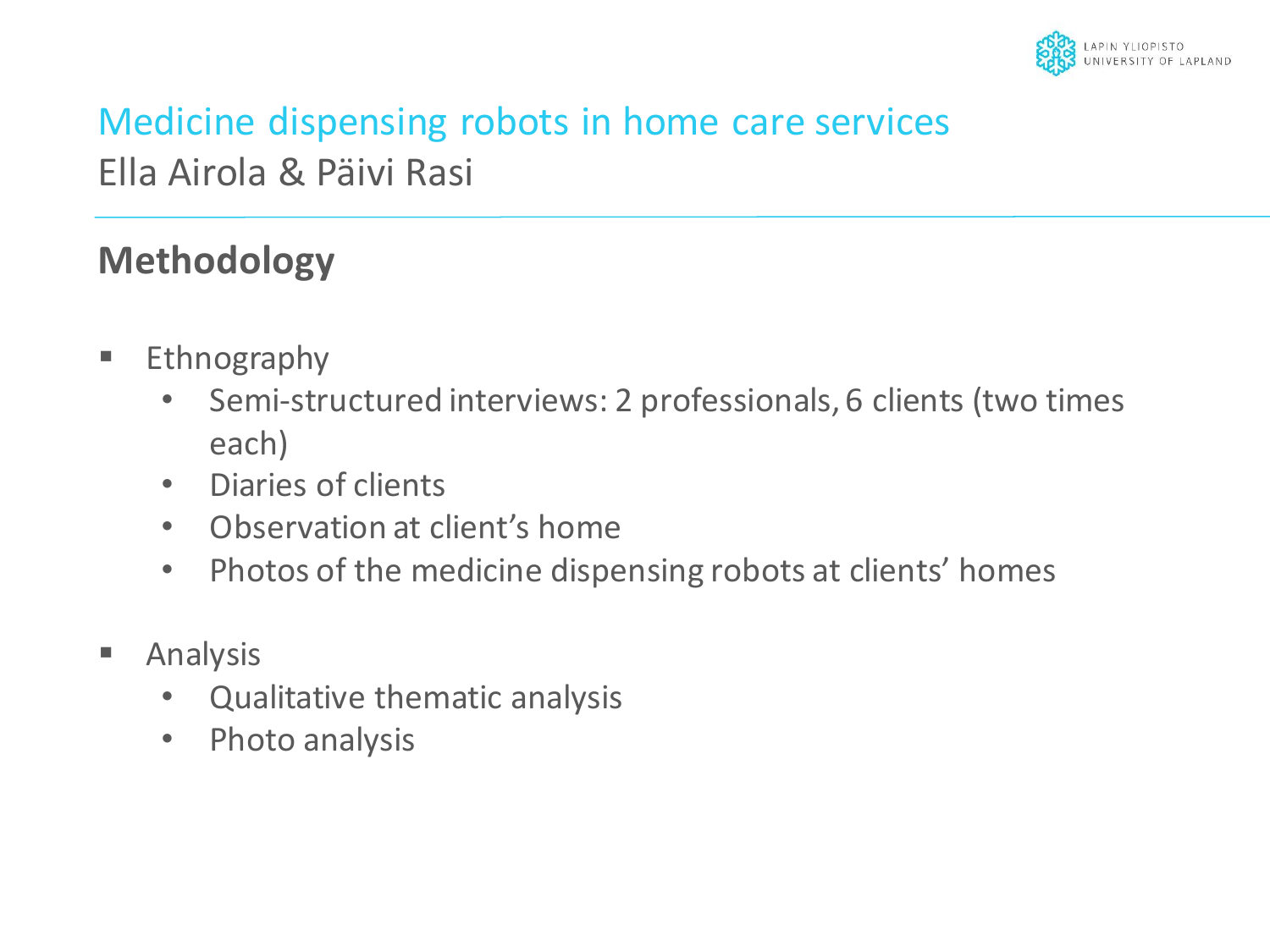

Thank you!

ella.airola@ulapland.fi

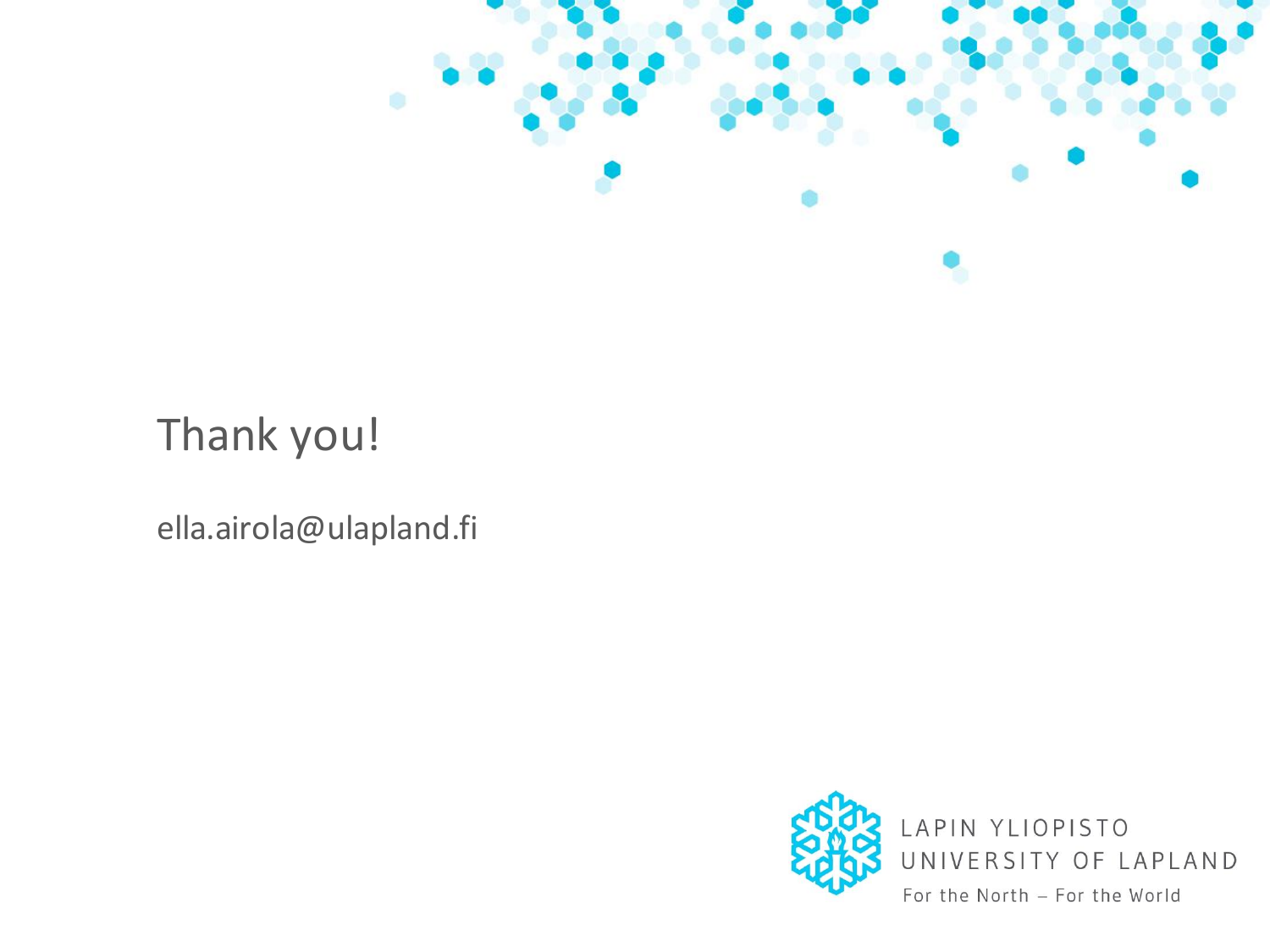

# References

- **Alpert, P. T.** (2017). Self-perception of social isolation and loneliness in older adults. *Home Health Care Management & Practice*, 29(4), 249-252.
- **Chen, Y. R., & Schulz, P. J.** (2016). The effect of information communication technology interventions on reducing social isolation in the elderly: A systematic review. *Journal of Medical Internet Research,* 18(1), e18.
- **Chipps, J., Jarvis, M.A., & Ramlall, S.** (2017). The effectiveness of e-Interventions on reducing social isolation of older persons: A systematic review of systematic reviews. *Journal of Telemedicine and Telecare*, 23(10), 817-827.
- **Hagan, R., Manktelow, R., Taylor, B., & Mallett, J.** (2014). Reducing loneliness amongst older people: A systematic search and narrative review. *Aging & Mental Health*, 18(6), 683-693.
- **Hasan, H., & Linger, H.** (2016). Enhancing the wellbeing of the elderly: Social use of digital technologies in aged care. *Ecucational Gerontology*, 42(11) 749-757.
- **Kilpeläinen, A. & Seppänen, M.** (2014). Information technology and everyday life in ageing rural villages. *Journal of Rural Studies*, 33, 1–8.
- **Koch, S.** (2006). Home telehealth Current state and future trends. *International Journal of Medical Informatics*, 75, 565–576.
- **Malatzky, C. & Bourke, L.** (2016). Re-producing rural health: Challenging dominant discourses and the manifestation of power. *Journal of Rural Studies*, 45, 157–164.
- **Ministry of Social Affairs and Health and the Association of Finnish Local and Regional Authorities**  (2015). *Information Strategy for Social and Health Care 2020.*
- **Petersen, J., Thielke, S., Austin, D., & Kaye, J.** (2016). Phone behaviour and its relationship to loneliness in older adults. *Aging & Mental Health*, 20(10), 1084-1091.